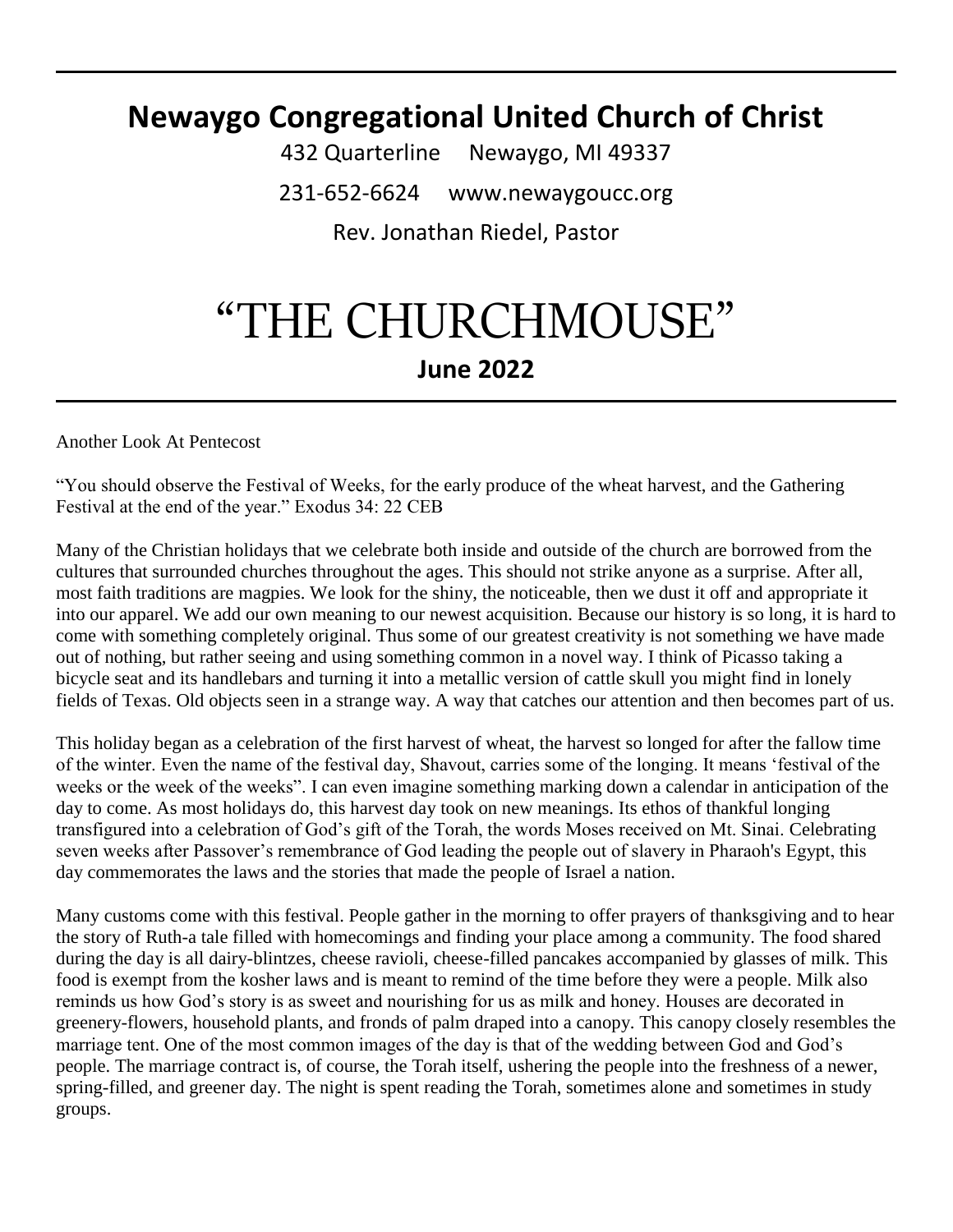Questions and discussion are encouraged and all are urged to participate.

When Greek historians tabulated the holidays of the Hebrew people, they renamed Shavout "Pentecost", because it came approximately fifty days after the Passover. The fact that these scribes bothered translating these traditions into a new language spoke to their popularity. As was the case of the High Holy Days and Passover, it is reasonable that this holiday was familiar to Jesus and his followers. Though the Gospels do not mention their sharing in the festivities, I can imagine him gathering them for study and the sharing of the food because he had much to say about proper offerings after the spring grain cutting. Times such as these that they spent stuck in their memories.

We know this because of another day that shares the name "Pentecost". Traditionally celebrated as the birthday of the Christian church, this day follows te Day of Jesus' Resurrection fifty day hence.

It too commemorates the forming of a new community. It honors a new word from God binding people the world around and across ethnic and racial lines. It is often a day often marked by careful study of the stories of both the Hebrew and Christian scriptures, read through God's love as revealed in the life, death and rebirth of Jesus of Nazareth. While we decorate our sanctuary in green instead of red and seem to eat our usual diets, Pentecost can rightly be seen as a day of re dedication, of encouraging new ideas and new reaching out into the greater community. It is a day of recognition of how God's spirit is still at work in our world, bringing the fire of new life, of new growth, and of new possibilities because God is always at work transforming broken hearts in need of healing.

I say this not to suggest that one Pentecost is better than the other. I respect the wisdom of both. God is always about the business of renewal-whether that renewal comes from a commitment to the guiding voice of the Torah, the origin of much of what is good and fair in our modern legal codes and the author of the concept of loving our neighbors and the needy as much as much as we love ourselves, or by allowing to be captivated by a vision of God's love and mercy that knows no boundaries of language, skin color, gender, sexual orientation, or culture does not give me a second of hesitation. I say this because I see, in this dual celebration, the working of God coaxing new life out of often tired and dried soil, watering and fertilizing until sprouts of green find their way of the renewed soil. Shading my eyes in the brilliance of God's light, I will proudly wear clothing of green and red for all the life they offer.

The Rev. Jonathan D. Riedel-Pastor, Newaygo Congregational United Church of Christ

#### **Ways to Worship with Us**

Here is a reminder of the different ways that our worship services are available to you.

- Everyone is welcome to attend our services in-person every Sunday at 10 am.
- You can also access a live audio/visual broadcast using ZOOM on your computer or smart phone by using the following link:<https://us02web.zoom.us/j/84864699096> Those without internet access can call the following phone number and Meeting ID: 1-312-626-6799 Meeting ID: 848 6469 9096.
- If you would like to access the services on your own schedule, they are added to our website [www.newaygoucc.org](http://www.newaygoucc.org/) and Facebook page following each service.
- Links to Ash Wednesday, Maundy Thursday, Good Friday, Thanksgiving and Christmas Eve services are provided as needed.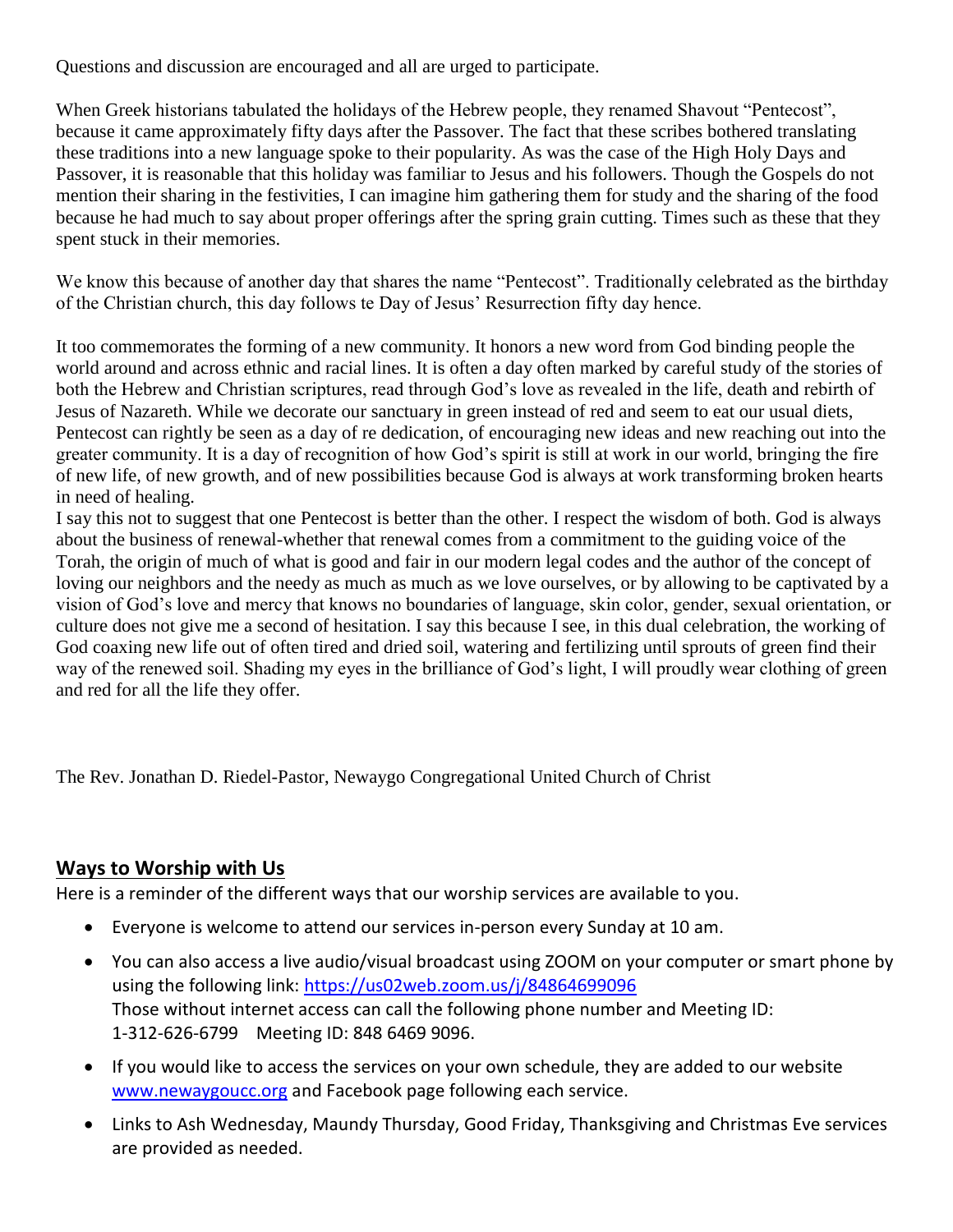# **Sabbatical**

I will be on sabbatical from June 1 thru August 31. This time away is a time for rest and renewal. It is also a time for serious study and thoughtful reflection on the work ahead for smaller churches in the United Church of Christ. Throughout the months of June and July I will be visiting smaller churches in a variety of settings in Michigan, Indiana, Ohio, Virginia, and Tennessee. Many of these churches are Open and Affirming and most have pursued active local missions that address the dilemmas and challenges in their communities. It is my intention from time to time to post on the church's and my Facebook page a running travelogue of what I have discovered along the way. Please take the time to consider some of the mission outreaches I have encountered and ask yourself some of the questions I will be looking closely at as I go from church to church. For the first two weeks of August, I will be pursuing a long time dream of traveling from Barcelona to Madrid in Spain. I am looking forward to exploring the work of Picasso and Gaudi, enjoying the fine art of Spanish cooking, and immersing myself in the deep history of Christian-Muslim relations. I am also curious to see how much of my high school and college Spanish I can recall. The later part of August will likely be devoted to a tour of some churches in Illinois if I am not exhausted from my time overseas.

From time to time, I will be between travels and staying at the parsonage. I will, however, not be available for visits and will not be taking phone calls. This is not a personal slight. It is a recognition that if I take one phone call, I will have to take them all because I do not want to hurt anyone's feelings. I have arranged for the pulpit to be filled by talented preachers and for pastors to be available for funerals and emergency hospitalizations. Gloria, Ken, and Dorothy have a list of those ministers and will gladly get a hold of those on call if a need arises. I look forward to worshiping with you on the first Sunday of September. I will also be resuming the Tuesday Noon Forum when I return. Blessings to all of you.

Pastor Jon

# **Noon Forum**

There will be no Tuesday noon classes for the next three months while Pastor Jon is on his sabbatical. Classes will resume Tuesday, September 6.

# **Evening Prayer**

On Wednesdays at 8:15 pm we will join over the phone for a time of meditation and prayers for ourselves and others. To join us, dial 1- 978-990-5000 then 283560#.

The prayer service will continue as scheduled during Pastor Jon's sabbatical.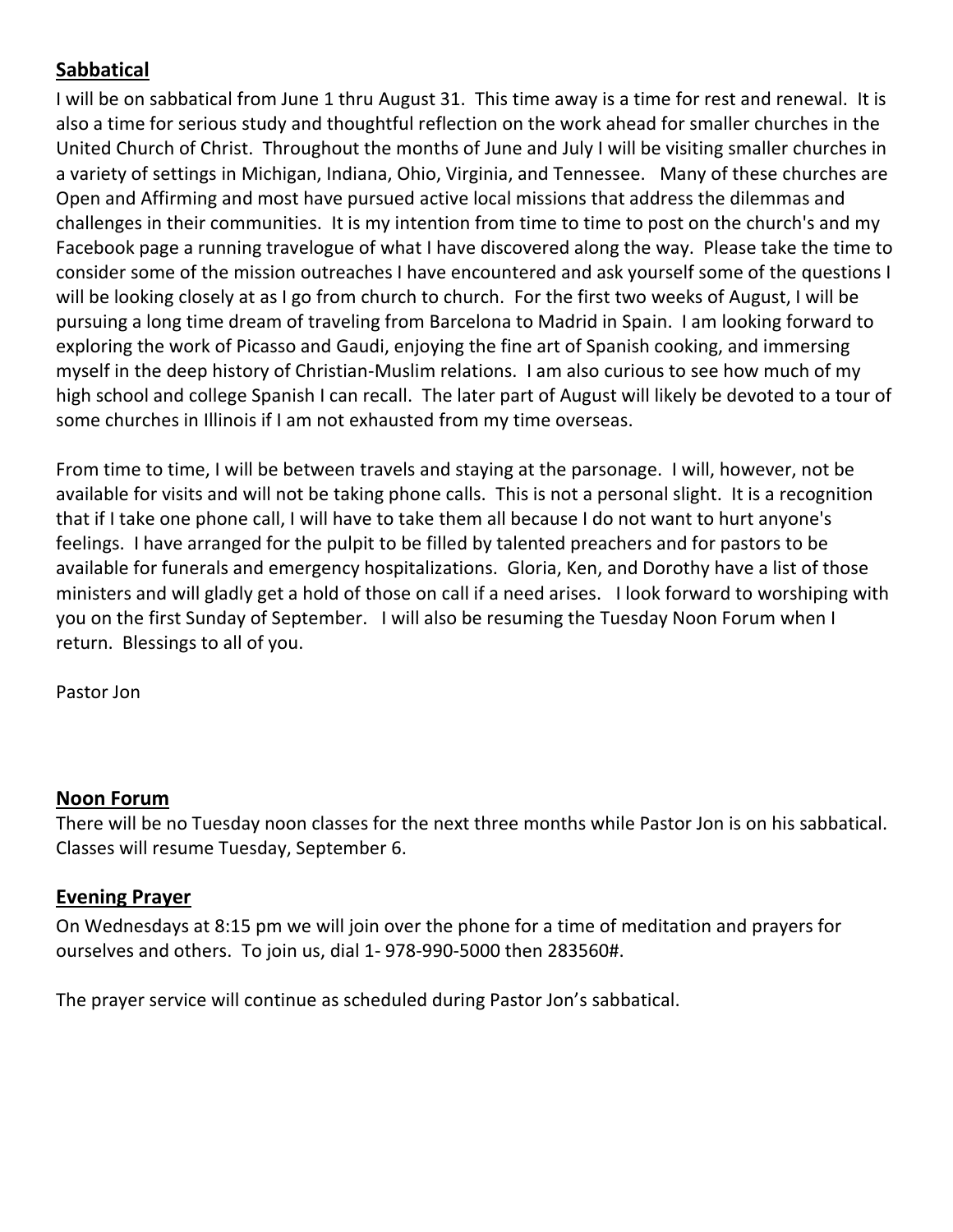# **What's Happening at NCUCC June 2022**

**Events, Anniversaries and Birthdays**

Worship is in person and on ZOOM at<https://us02web.zoom.us/j/84864699096> or phone 1-312-626-6799 ID: 848 6469 9096

Pastor Jon's Tuesday noon class is in person. Will also be on ZOOM by request or due to bad weather. <https://us02web.zoom.us/j/84229731057> or phone 1-312-626-6799 ID: 842 2973 1057

Wednesday Night Prayer Time 8:15 pm. Call 978-990-5000 then 283560#

| We. 1: Pastor Jon on sabbatical thru Aug. 31 | We. 15: Prayer Time 8:15 pm (phone-in) |
|----------------------------------------------|----------------------------------------|
| Prayer Time 8:15 pm (phone-in)               | Th. 16: Deb F. b'day                   |
|                                              |                                        |
| Th. 2: Circles 6-8 pm                        | Fr. 17:                                |
| 3: Dick & Gloria W. anniv.<br>Fr.            | Sa. 18:                                |
| Sa. $4:$                                     | Su. 19: Worship 10 am                  |
| Su. 5: Worship w/Communion 10 am             | <b>Guest pastor: Barb Huitema</b>      |
| <b>Pentecost</b>                             | Mo. 20: Betty B. b'day                 |
| <b>Guest pastor: Forrest Hoppe</b>           | Tu. 21: Sandy P. b'day                 |
| Deb B. b'day                                 | We. 22: Prayer Time 8:15 pm (phone-in) |
| Salle H. b'day                               | Th. 23:                                |
| Mo. 6:                                       | Fr. $24:$                              |
| Tu. 7:                                       | Sa. 25: Klaus & Deb W. anniv.          |
| We. 8: Prayer Time 8:15 pm (phone-in)        | Su. 26: Worship 10 am                  |
| Th. 9:                                       | <b>Guest pastor: Barb Huitema</b>      |
| Fr. 10: Don & Miriam S. anniv.               | *ANNUAL MEETING*                       |
| Sa. 11:                                      | Mo. 27: *JULY NEWSLETTER DEADLINE*     |
| Su. 12: Worship 10 am                        | Tu. 28:                                |
| <b>Guest pastor: Barb Huitema</b>            | We. 29: Prayer Time 8:15 pm (phone-in) |
| Carolyn S. b'day                             | Th. 30: Circles 6-8 pm                 |
| Mo. 13: W&PC 10 am                           |                                        |
| Tu. 14:                                      |                                        |

**Members and friends in need of Prayers: Joyce J., Allen R., Dorothy R., Ed R., Marilyn S., Carolyn S., Fred V., Karen V., Gloria W.**

**\*\*\*Deadline for information to be printed in the July newsletter is Monday, June 27\*\*\***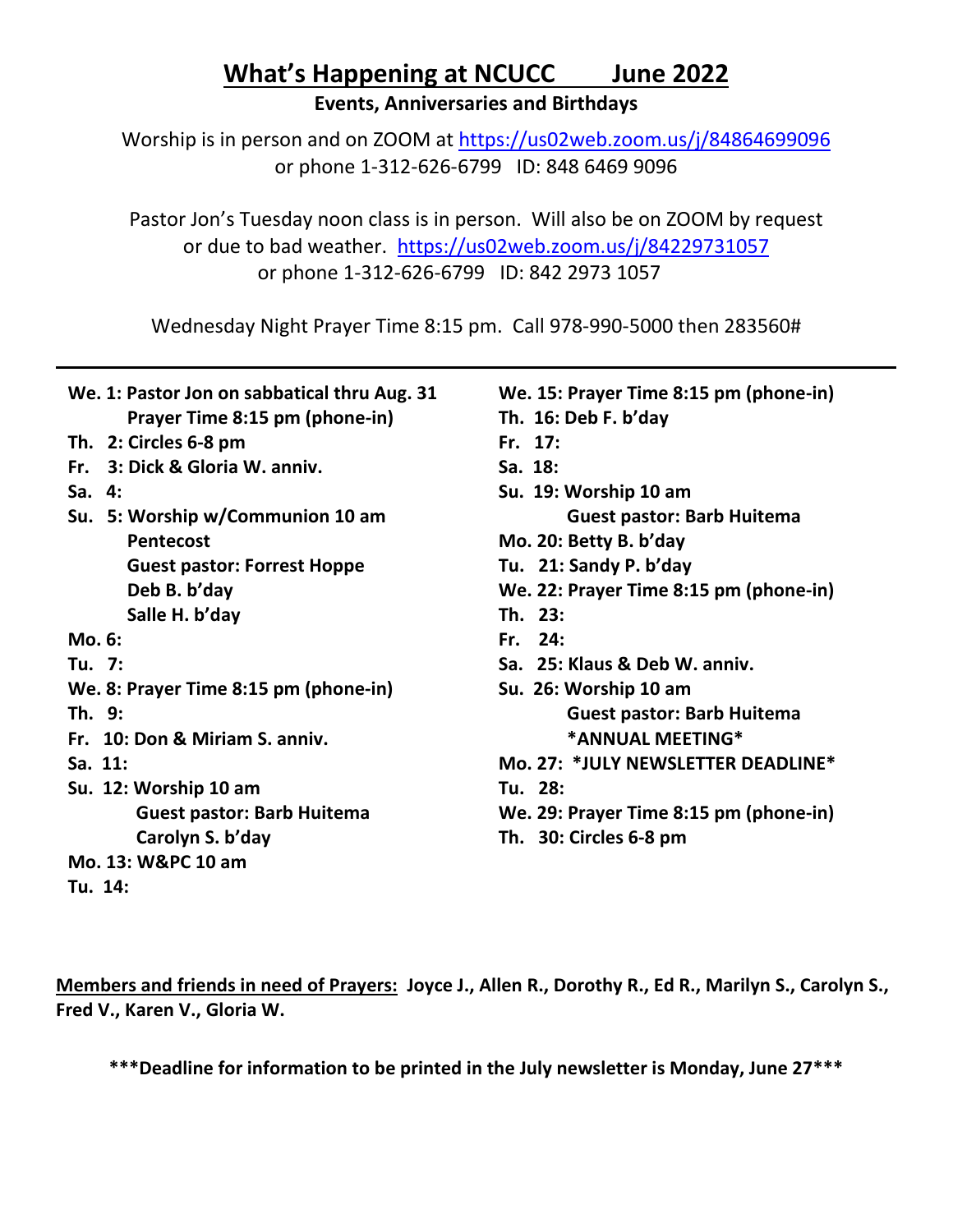# **Annual Meeting Information**

The Annual Meeting will be held in the sanctuary Sunday, June 26 following the worship service. Members will have the opportunity to vote on several important items that are important to the future of the church. Everyone is encouraged to attend the meeting in person. Those who are not able to attend in person may attend via ZOOM using the regular Sunday worship link. Those not able to attend in person, but wish to vote by proxy, may request a proxy ballot by contacting the church.

The following items to be voted on:

- The Slate of Nomination for officers, commission and committee members
- The Proposed By-Laws revisions
- The Proposed 2022-2023 Annual Budget
- The Discontinuation of the Housing Project
- The Open and Affirming Covenant and becoming a designated Open and Affirming church.
- The use of up to \$5,000 in matching funds from the Phillips Fund to be sent to World Central Kitchen for Ukrainian Refugee relief.

The Annual Reports will be available the first week in June. All items will be in the Annual Report except for the Treasurer's Report. The Treasurer's Report will be made available in mid June after the investment statements are received and the books are audited.

### **Ukrainian Refugee Relief Update**

At a recent meeting, the Mission and Social Action Commission agreed to implement a special mission project to aid Ukrainian refugees.

They have chosen World Central Kitchen as the recipient of the donations. They will also be asking the congregation at the June 26 Annual Meeting to approve up to \$5,000 in matching funds to be taken from the Phillips Fund.

Anyone who wishes to donate to this project may do so by writing "Ukraine" on their check or envelope. Donations will be collected thru July 15.

Amount donated to date: \$2,198.00